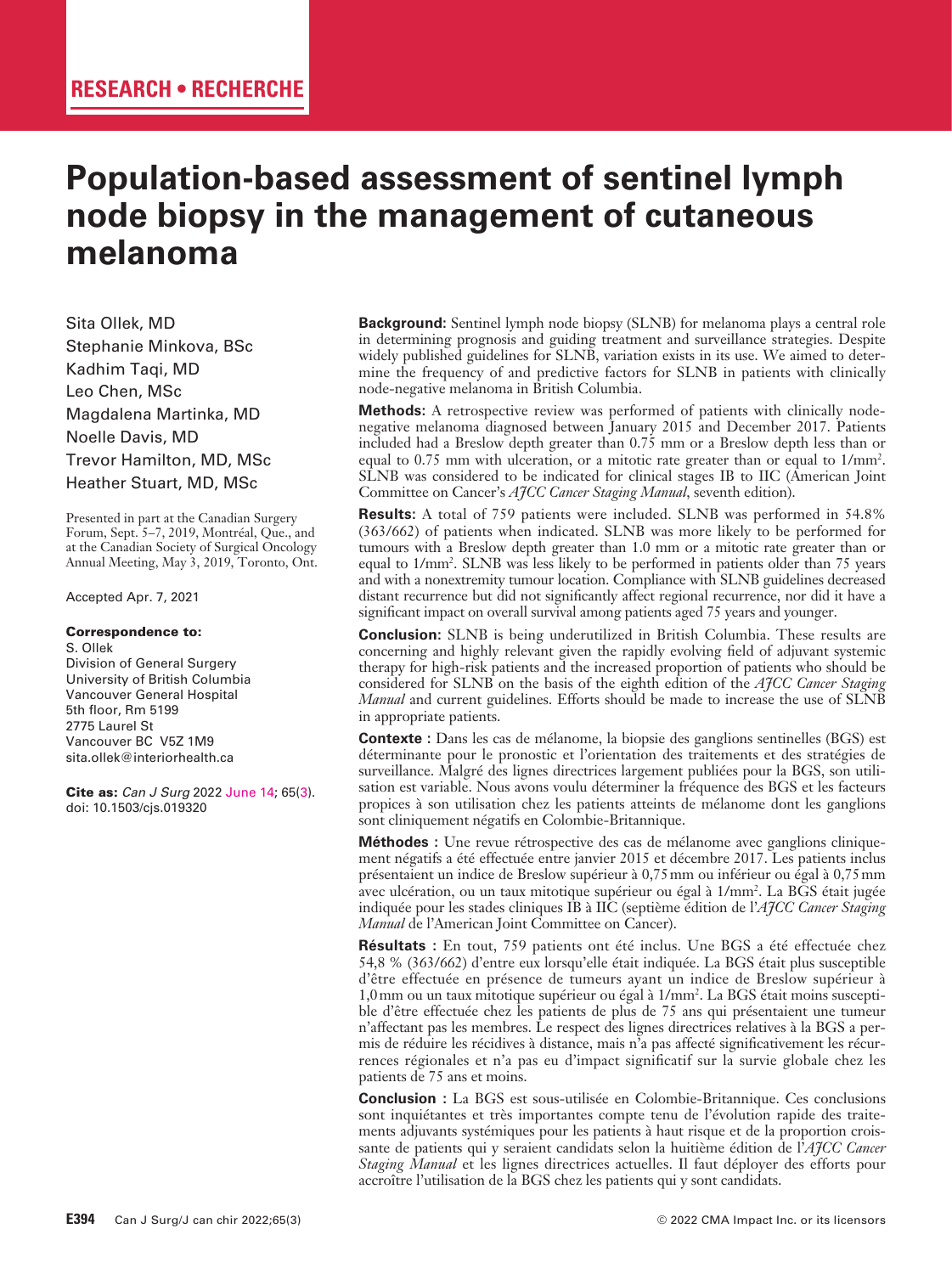In Canada, cutaneous malignant melanoma accounts for approximately 3% of all new cancer diagnoses and 80% of skin cancer-related deaths.<sup>1,2</sup> The lifetime risk of developing melanoma is 1 in 59 for women and 1 in 73 for n Canada, cutaneous malignant melanoma accounts for approximately 3% of all new cancer diagnoses and 80% of skin cancer–related deaths.1,2 The lifetime risk of men, respectively, with mortality rates ranging between 1 in 240 to 1 in 395.1,2 Worldwide, the incidence of melanoma continues to rise.<sup>3</sup>

The majority of patients with melanoma present with early, clinically node-negative disease.<sup>4,5</sup> Staging with sentinel lymph node biopsy (SLNB) is indicated for most patients with clinically node-negative disease. This allows identification of occult nodal metastases, which has important prognostic implications and helps guide management.6–9 The importance of SLNB in cutaneous melanoma has been well established.10

The MSLT-I trial established SLNB as an accurate prognostic tool and laid the foundation for determining the impact of regional lymphadenectomy on survival, which was investigated in follow-up analyses.<sup>10,11</sup> After MSLT-I, the benefit of completion lymph node dissection (CLND) after a positive SLNB was challenged by 2 landmark trials. The DeCOG-SLT trial (published in 2016) and the MSLT-II trial (published in 2017) both failed to show a survival benefit with CLND.<sup>12,13</sup> As a result, a positive SLNB is no longer an absolute indication for a CLND.14 Despite this, accurate staging of the regional nodal basins remains imperative. SLNB provides important prognostic information that is used to identify patients who may benefit from enhanced surveillance, adjuvant systemic therapy or enrolment in clinical trials.<sup>9,15</sup>

There is a growing body of high-level evidence in support of adjuvant systemic therapy for stage III (pT1–4N1) melanoma.16–19 Adjuvant immunotherapy and targeted therapy have demonstrated substantially improved outcomes including improved recurrence-free survival (RFS), distant metastasis–free survival (DFMS) and overall survival (OS) in resected stage III melanoma.<sup>16-18,20,21</sup> Although these studies required that patients undergo a CLND, it is recognized that routine CLND is no longer standard of care.<sup>22</sup> Taken together, these data indicate that complete and accurate staging remains relevant in the post-MSLT-II era.

SLNB indications are well established and have been widely published (Table 1). The National Comprehensive Cancer Network (NCCN) recommends that SLNB be considered in patients with stage IB (0.8–1.0 mm without ulceration or  $\leq 1.0$  mm with ulceration) melanoma, and it should be offered to patients with stage IB  $(T2a)$  or stage II melanoma.6 Similarly, the clinical practice guidelines of the American Society of Clinical Oncology and Society of Surgical Oncology recommend that SLNB should be offered to patients with intermediate-thickness (T2 and T3) melanoma and considered for those with thin (T1b) and thick melanoma  $(T4).<sup>23</sup>$  The European Society for Medical Oncology recommends that SLNB be performed for patients with T1b or greater melanoma.<sup>24</sup> Finally, a

| <b>Table 1. Society SLNB recommendations</b> |      |                                                                                                                                                                                                                                                                              |                               |  |
|----------------------------------------------|------|------------------------------------------------------------------------------------------------------------------------------------------------------------------------------------------------------------------------------------------------------------------------------|-------------------------------|--|
| Society                                      | Year | Breslow depth                                                                                                                                                                                                                                                                | <b>SLNB</b><br>recommendation |  |
| <b>NCCN</b>                                  | 2019 | $< 0.8$ mm without<br>ulceration                                                                                                                                                                                                                                             | Not recommended               |  |
|                                              |      | < 0.8 mm with ulceration                                                                                                                                                                                                                                                     | Discuss and consider          |  |
|                                              |      | $0.8 - 1.0$ mm                                                                                                                                                                                                                                                               | Discuss and consider          |  |
|                                              |      | $> 1.0$ mm                                                                                                                                                                                                                                                                   | Recommended                   |  |
| ASCO-SSO                                     | 2018 | $< 0.8$ mm without<br>ulceration                                                                                                                                                                                                                                             | Not recommended               |  |
|                                              |      | < 0.8 mm with ulceration                                                                                                                                                                                                                                                     | Discuss and consider          |  |
|                                              |      | $0.8 - 1.0$ mm                                                                                                                                                                                                                                                               | Discuss and consider          |  |
|                                              |      | $1.01 - 4.0$ mm                                                                                                                                                                                                                                                              | Recommended                   |  |
|                                              |      | $> 4.0$ mm                                                                                                                                                                                                                                                                   | May be recommended            |  |
| <b>ESMO</b>                                  | 2019 | $< 0.8$ mm without<br>ulceration                                                                                                                                                                                                                                             | Not recommended               |  |
|                                              |      | < 0.8 mm with ulceration                                                                                                                                                                                                                                                     | Recommended                   |  |
|                                              |      | $0.8 - 1.0$ mm                                                                                                                                                                                                                                                               | Recommended                   |  |
|                                              |      | $>1.0$ mm                                                                                                                                                                                                                                                                    | Recommended                   |  |
| CCO                                          | 2019 | $< 0.8$ mm without<br>ulceration                                                                                                                                                                                                                                             | Not recommended               |  |
|                                              |      | $< 0.8$ mm with high-risk<br>features*                                                                                                                                                                                                                                       | Discuss and consider          |  |
|                                              |      | $0.8 - 1.0$ mm                                                                                                                                                                                                                                                               | Discuss and consider          |  |
|                                              |      | $1.01 - 4.0$ mm                                                                                                                                                                                                                                                              | Recommended                   |  |
|                                              |      | $> 4.0$ mm                                                                                                                                                                                                                                                                   | Discuss and consider          |  |
| lymph node biopsy.                           |      | ASCO-SSO = American Society of Clinical Oncology and Society of Surgical Oncology;<br>$CCO =$ Cancer Care Ontario clinical practice guideline <sup>22</sup> ; ESMO = European Society for<br>Medical Oncology; NCCN = National Comprehensive Cancer Network; SLNB = sentinel |                               |  |
| microsatellites.                             |      | *High-risk features include Clark level IV or V, mitotic rate $\geq$ 1/ mm <sup>2</sup> , ulceration or                                                                                                                                                                      |                               |  |

Canadian clinical practice guideline recommends that SLNB be performed in patients with T2 and T3 melanoma and be discussed with patients with T1 melanoma in the presence of high-risk features.<sup>14</sup> Despite the existence of clear guidelines and the strong rationale for performing SLNB, variation exists in the use of SLNB, and it is often underutilized.25–28

The use of SLNB in the province of British Columbia has not previously been evaluated, to our knowledge. The primary objective of this study was to determine the frequency with which SLNB is performed for patients with clinically node-negative disease in BC and predictive factors for undergoing SLNB. Secondary objectives were to determine if noncompliance with SLNB guidelines affects regional or distant recurrence, or OS.

#### **Methods**

A retrospective study was performed of patients treated at tertiary, regional and community centres in BC with clinically node-negative cutaneous malignant melanoma diagnosed between Jan. 1, 2015, and Dec. 31, 2017. Patients were identified using the Sunset pathology database.

Patients were included who had cutaneous malignant melanoma with a Breslow depth greater than 0.75 mm, or a Breslow depth less than or equal to 0.75 mm with ulceration or a mitotic rate of at least 1/mm2 . Patients noted to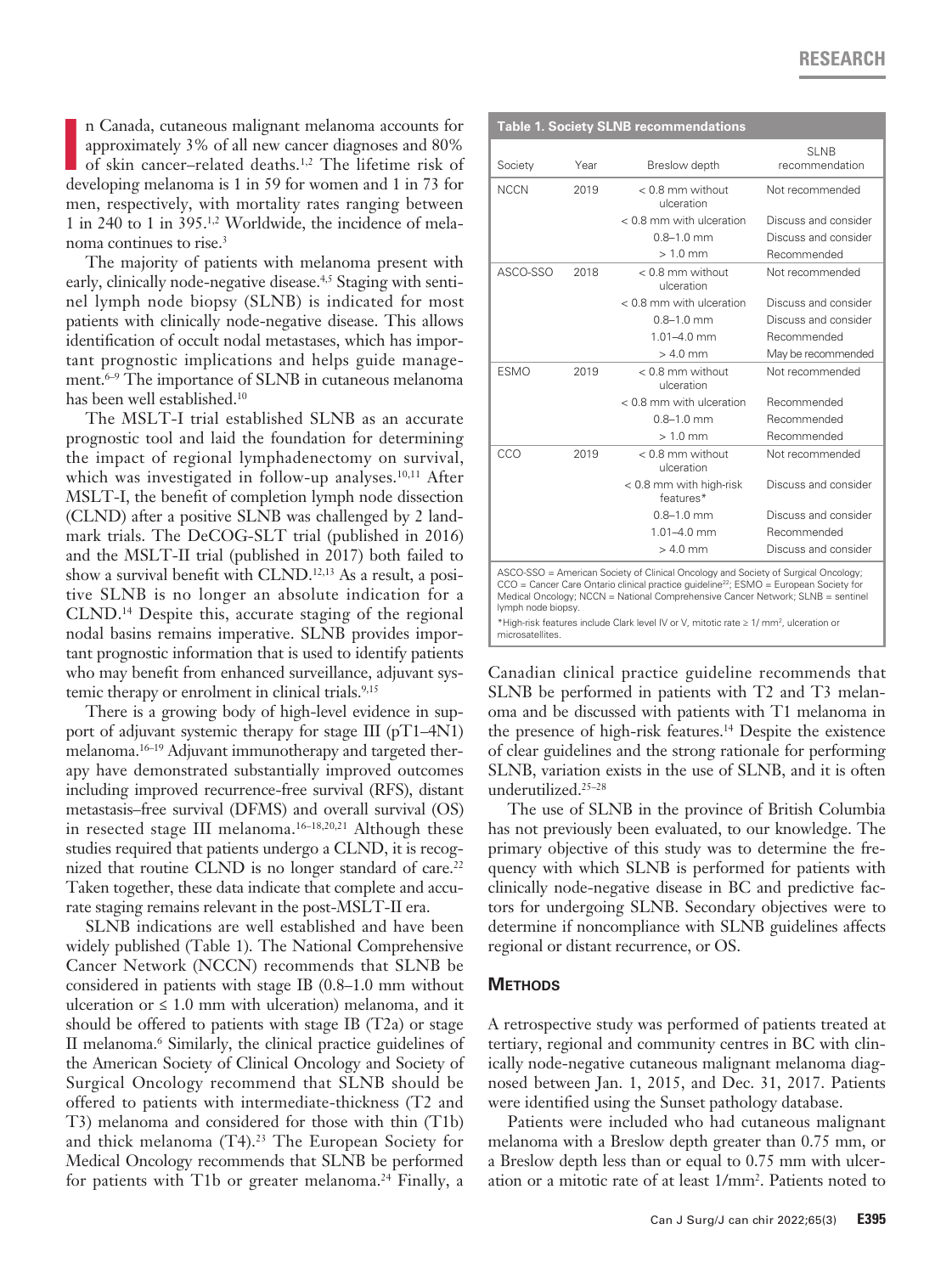# **RECHERCHE**

have regional or distant metastases before undergoing definitive surgical treatment were excluded.

Data collected for each patient included demographic information (sex, age at diagnosis), tumour characteristics (location of the primary tumour, Breslow depth, ulceration, mitotic rate, lymphovascular invasion and sentinel node status) and treatment characteristics (type of surgery, date of last follow-up). Rates of regional and distant recurrence and survival at the time of last follow-up were recorded.

The primary objectives were to determine the frequency with which SLNB was performed and predictive factors for undergoing SLNB. Secondary objectives were to determine if noncompliance with SLNB guidelines affected regional or distant recurrence, or OS. The study was conducted after approval was obtained from the University of British Columbia Cancer Research Ethics Board.

#### *Statistical analysis*

Demographic, tumour and treatment characteristics were collected and summarized using descriptive statistics. Stage was determined on the basis of both the seventh and eighth editions of the American Joint Committee on Cancer's *AJCC Cancer Staging Manual*, but stage based on the seventh edition was used to determine if SLNB was indicated. SLNB was considered to be indicated in any patient with clinical stage IB or II melanoma.

Predictive factors for undergoing SLNB were analyzed using logistic regression models. The factors that were included were age, location of the primary tumour, Breslow depth, ulceration, mitotic rate and lymphovascular invasion. Patients with incomplete data were excluded from the analysis. Multivariable analyses selected covariates using stepwise backward selection on the basis of the Akaike information criterion (AIC), starting from an initial model including SLNB compliance and all 6 factors described above. A subset analysis was performed to identify predictive factors for undergoing SLNB in patients 75 years of age and younger.

The impact of noncompliance with SLNB guidelines on regional (nodal or in-transit or both) and distant recurrence was assessed by logistic regression analysis for the entire population and for patients 75 years of age and younger. A Kaplan–Meier analysis was performed to determine if noncompliance with SLNB recommendations affected OS. Statistical significance was set at  $p < 0.05$ . Statistical analysis was performed using R (version 4.0.3).

#### **Results**

#### *Study population*

A total of 759 patients were included. Patient and tumour characteristics are summarized in Table 2. The mean age at diagnosis was 66 years (standard deviation 16.3 yr, range

| Table 2. Characteristics of study population                                                                                         |                                   |  |  |
|--------------------------------------------------------------------------------------------------------------------------------------|-----------------------------------|--|--|
| Characteristic                                                                                                                       | No. (%) of patients*<br>$n = 759$ |  |  |
| Age, yr                                                                                                                              |                                   |  |  |
| < 50                                                                                                                                 | 128 (16.9)                        |  |  |
| $50 - 75$                                                                                                                            | 401 (52.8)                        |  |  |
| > 75                                                                                                                                 | 230 (30.3)                        |  |  |
| Female                                                                                                                               | 330 (43.5)                        |  |  |
| Location of primary tumour                                                                                                           |                                   |  |  |
| Extremity                                                                                                                            | 333 (43.9)                        |  |  |
| Trunk                                                                                                                                | 255 (33.6)                        |  |  |
| Head and neck                                                                                                                        | 171 (22.5)                        |  |  |
| Definitive wide local excision                                                                                                       | 718 (94.6)                        |  |  |
| Breslow depth, mm                                                                                                                    |                                   |  |  |
| $\leq 1.0$                                                                                                                           | 189 (24.9)                        |  |  |
| $1.01 - 4.0$                                                                                                                         | 429 (56.5)                        |  |  |
| > 4.0                                                                                                                                | 141 (18.6)                        |  |  |
| Ulceration                                                                                                                           | 172 (22.7)                        |  |  |
| Mitotic rate (mitoses/mm <sup>2</sup> )                                                                                              |                                   |  |  |
| $<$ 1                                                                                                                                | 160 (21.1)                        |  |  |
| $\geq$ 1                                                                                                                             | 599 (78.9)                        |  |  |
| Lymphovascular invasion                                                                                                              | 19(2.5)                           |  |  |
| Clinical stage <sup>+</sup>                                                                                                          |                                   |  |  |
| IA                                                                                                                                   | 96 (12.6)                         |  |  |
| ΙB                                                                                                                                   | 347 (45.7)                        |  |  |
| <b>IIA</b>                                                                                                                           | 134 (17.7)                        |  |  |
| IIB                                                                                                                                  | 96 (12.6)                         |  |  |
| HC                                                                                                                                   | 85 (11.2)                         |  |  |
| Clinical stage‡                                                                                                                      |                                   |  |  |
| ΙA                                                                                                                                   | 9(11.9)                           |  |  |
| IB.                                                                                                                                  | 435 (57.3)                        |  |  |
| <b>IIA</b>                                                                                                                           | 132 (17.4)                        |  |  |
| <b>IIB</b>                                                                                                                           | 97 (12.8)                         |  |  |
| <b>IIC</b>                                                                                                                           | 85 (11.2)                         |  |  |
| *Percentages in some categories may sum to less than 100% because of missing data.                                                   |                                   |  |  |
| TTNM stage determined on the basis of the seventh edition of the American Joint<br>Committee on Cancer's AJCC Cancer Staging Manual. |                                   |  |  |
| #TNM stage determined on the basis of the eighth edition of the American Joint<br>Committee on Cancer's AJCC Cancer Staging Manual.  |                                   |  |  |

19–104 yr). Tumours were located most commonly on the extremity (43.9%) followed by the trunk (33.6%). Although nearly all (94.6%) patients underwent wide local excision (WLE) of the primary tumour, 41 patients (5.4%) underwent only a skin biopsy with no record that they went on to have a formal WLE.

#### *Rate of SLNB*

SLNB was indicated in 662 patients and performed in 363 patients (54.8%). The rate of SLNB was lowest for those with clinical stage IIC (35.2%) and highest for those with stage IIA (64.1%). SLNB was indicated in 451 of 529 patients aged 75 years or younger and performed in 298 of these patients (66.1%). Among patients older than 75 years of age, SLNB was indicated in 212 of 230 patients and performed in 65 patients (30.7%). By primary tumour site, the SLNB rate was lowest for tumours on the head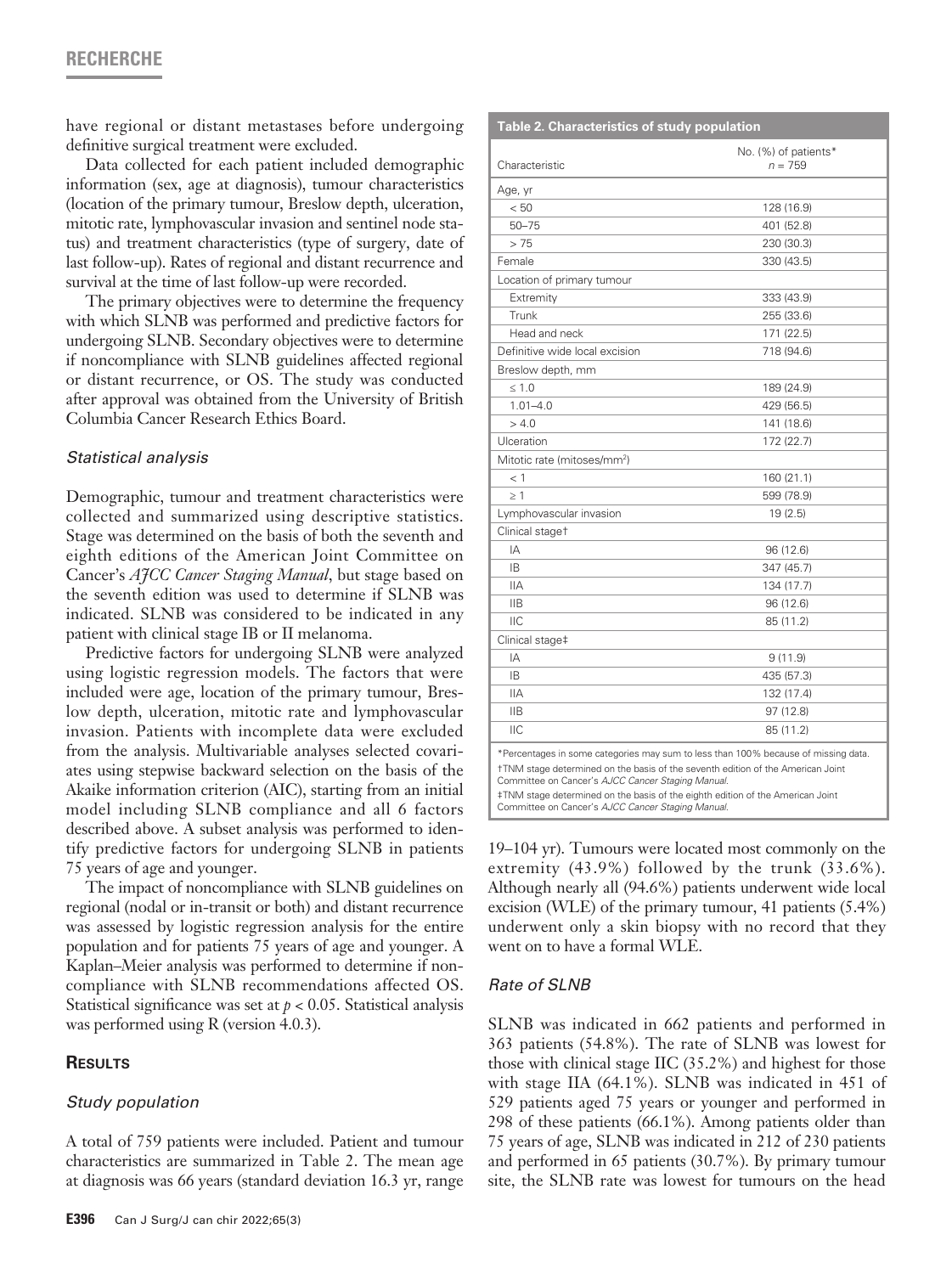**RESEARCH**



**Fig. 1.** (A) SLNB indication and completion by the eighth edition of the *AJCC Cancer Staging Manual*, (B) age at diagnosis and (C) primary tumour site. SLNB = sentinel lymph node biopsy.

and neck (32.6%) and highest for tumours on the extremity (65.9%) (Figure 1). The SLNB result was positive in 11.8% of patients (43 of 363). When the same indications for SLNB were applied to patients staged according to the eighth edition of the *AJCC Cancer Staging Manual*, SLNB would have been indicated in 750 of 759 patients (98.8%).

## *Predictive factors for undergoing SLNB*

#### **All patients**

Significant predictive factors on univariable analysis were patient age, primary tumour location, Breslow depth and mitotic rate. On subsequent multivariable analysis, patients older than 75 years (odds ratio [OR] 0.15, 95% confidence interval [CI]  $0.09-0.26$ ,  $p < 0.001$  or with a primary tumour on the trunk (OR 0.50, 95% CI 0.33–0.76, *p* = 0.001) or head and neck (OR 0.23, 95% CI 0.14–0.36, *p* < 0.001) were less likely to undergo SLNB (Table 3). Patients were more likely to undergo SLNB if they had a Breslow depth of 1.01–4.0 mm (OR 17.0, 95% CI 10.3–29.3, *p* < 0.001) or greater than 4.0 mm (OR 6.8, 95% CI 3.6–13.0, *p* < 0.001), a mitotic rate of 1/mm2 or greater (OR 1.8, 95% CI 1.1–2.9, *p* = 0.040) or lymphovascular invasion (OR 3.3, 95% CI 1.1–11.2, *p* = 0.041).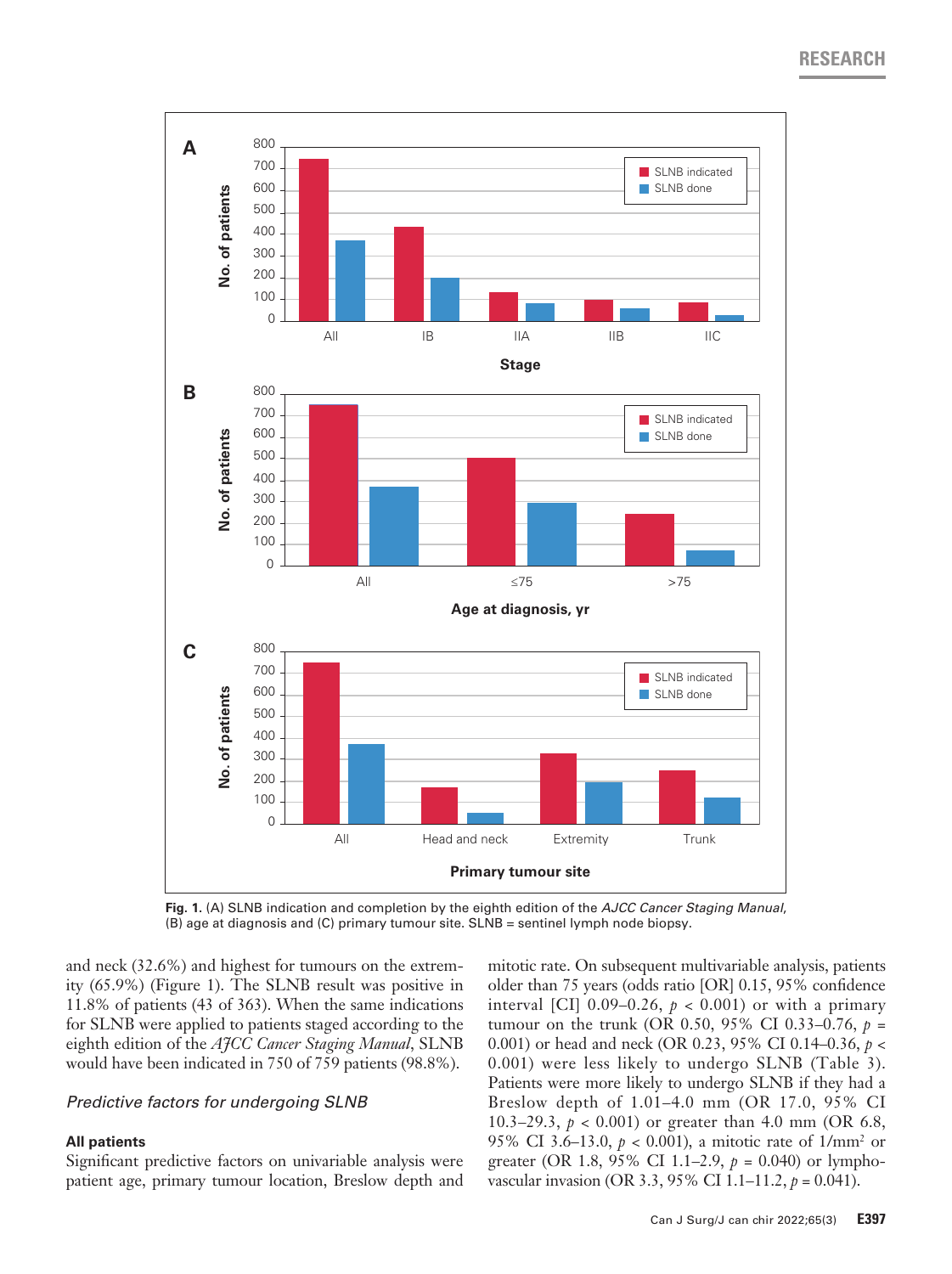# **RECHERCHE**

| Table 3. Multivariable analysis: all patients  |                 |               |                     |         |  |
|------------------------------------------------|-----------------|---------------|---------------------|---------|--|
|                                                | No. of patients |               |                     |         |  |
| Variable                                       | SLNB done       | SLNB not done | OR (95% CI)         | p value |  |
| Age, yr                                        |                 |               |                     |         |  |
| $50 - 75$                                      | 223             | 177           | $0.55(0.33 - 0.91)$ | 0.021   |  |
| > 75                                           | 68              | 162           | $0.15(0.09 - 0.26)$ | < 0.001 |  |
| Location of primary tumour                     |                 |               |                     |         |  |
| Trunk                                          | 124             | 131           | $0.50(0.33 - 0.76)$ | 0.001   |  |
| Head and neck                                  | 51              | 119           | $0.23(0.14 - 0.36)$ | < 0.001 |  |
| Breslow depth, mm                              |                 |               |                     |         |  |
| $1.01 - 4.0$                                   | 283             | 145           | 17.0 (10.3-29.3)    | < 0.001 |  |
| > 4.0                                          | 58              | 83            | $6.8(3.6-13.0)$     | < 0.001 |  |
| Mitotic rate, $\geq 1$ mitoses/mm <sup>2</sup> | 325             | 273           | $1.8(1.1 - 2.9)$    | 0.040   |  |
| Lymphovascular invasion                        | 13              | 6             | $3.3(1.1 - 11.2)$   | 0.041   |  |

 $Cl =$  confidence interval;  $OR =$  odds ratio;  $SI NB =$  sentinel lymph node biopsy.

| Table 4. Multivariable analysis: patients aged 75 years and younger                 |                 |               |                     |         |  |
|-------------------------------------------------------------------------------------|-----------------|---------------|---------------------|---------|--|
|                                                                                     | No. of patients |               |                     |         |  |
| Variable                                                                            | SLNB done       | SLNB not done | OR (95% CI)         | p value |  |
| Location of primary tumour                                                          |                 |               |                     |         |  |
| Trunk                                                                               | 102             | 93            | $0.33(0.19 - 0.57)$ | < 0.001 |  |
| Head and neck                                                                       | 38              | 55            | $0.17(0.09 - 0.32)$ | < 0.001 |  |
| Breslow depth, mm                                                                   |                 |               |                     |         |  |
| $1.01 - 4.0$                                                                        | 236             | 73            | 27.6 (14.9–54.1)    | < 0.001 |  |
| > 4.0                                                                               | 46              | 19            | 17.8 (7.6-43.7)     | < 0.001 |  |
| Ulceration                                                                          | 74              | 21            | $2.11(1.10 - 4.14)$ | 0.028   |  |
| Mitotic rate, $\geq 1$ mitoses/mm <sup>2</sup>                                      | 267             | 138           | 1.90 (1.00-3.33)    | 0.040   |  |
| $Cl =$ confidence interval; $OR =$ odds ratio; $SLNB =$ sentinel lymph node biopsy. |                 |               |                     |         |  |

#### **Patients aged 75 years and younger**

When patients older than 75 years were excluded, significant predictive factors on univariable analysis were primary tumour location, ulceration, Breslow depth and mitotic rate. On subsequent multivariable analysis SLNB was less likely to be performed with a primary tumour located on the trunk (OR 0.33, 95% CI 0.19–0.57, *p* < 0.001) or head and neck (OR 0.17, 95% CI 0.09–0.32, *p* < 0.001) (Table 4). SLNB was more likely to be performed in the presence of ulceration (OR 2.11, 95% CI 1.10– 4.14,  $p = 0.028$ ) and in tumours with a Breslow depth of 1.01–4.0 mm (OR 27.6, 95% CI 14.9–54.1, *p* < 0.001) or greater than 4.0 mm (OR 17.8, 95% CI 7.6–43.7, *p* < 0.001) or a mitotic rate of  $1/\text{mm}^2$  or greater (OR 1.90, 95% CI 1.00–3.33, *p* = 0.040).

#### *Impact on regional and distant recurrence*

The median follow-up was 27.5 (range 14–52) months, during which 72 patients (9.5%) developed regional recurrence and 66 patients (8.7%) developed distant recurrence in the entire study population. Recurrence rates for the entire study population by Breslow depth are shown in Table 5. Among patients who underwent SLNB,

**E398** Can J Surg/J can chir 2022;65(3)

| Table 5. Regional and distant recurrence: all patients |                     |                    |  |  |  |
|--------------------------------------------------------|---------------------|--------------------|--|--|--|
|                                                        | No. (%) of patients |                    |  |  |  |
| Breslow depth, mm                                      | Regional recurrence | Distant recurrence |  |  |  |
| < 1.0                                                  | 4(2)                | 0(0)               |  |  |  |
| $1.01 - 4.0$                                           | 35(8)               | 26(6)              |  |  |  |
| > 4.0                                                  | 33(23)              | 40 (28)            |  |  |  |

recurrence occurred more commonly in those with pathologic stage III disease than those with stage II disease. This held true for both regional (6.8% v. 32.6%) and distant recurrence (5.5% v. 14.0%). Noncompliance with SLNB guidelines had no significant impact on regional recurrence overall (OR 1.27, 95% CI 0.78–2.06, *p* = 0.17) or when stratified by clinical stage (stage I: OR 1.02, 95% CI 0.34–2.79, *p* = 0.49; stage II: OR 1.10, 95% CI 0.61– 1.98,  $p = 0.37$ ). Noncompliance with SLNB guidelines was significantly associated with increased distant recurrence (OR 1.86, 95% CI 1.12–3.10, *p* = 0.008). On stratified analysis, noncompliance significantly affected distant recurrence for patients with stage I disease (OR 4.33, 95% CI 0.92–30.46,  $p = 0.041$ ), while statistical significance was not achieved for patients with stage II disease (OR 1.38, 95% CI 0.78–2.45, *p* = 0.14).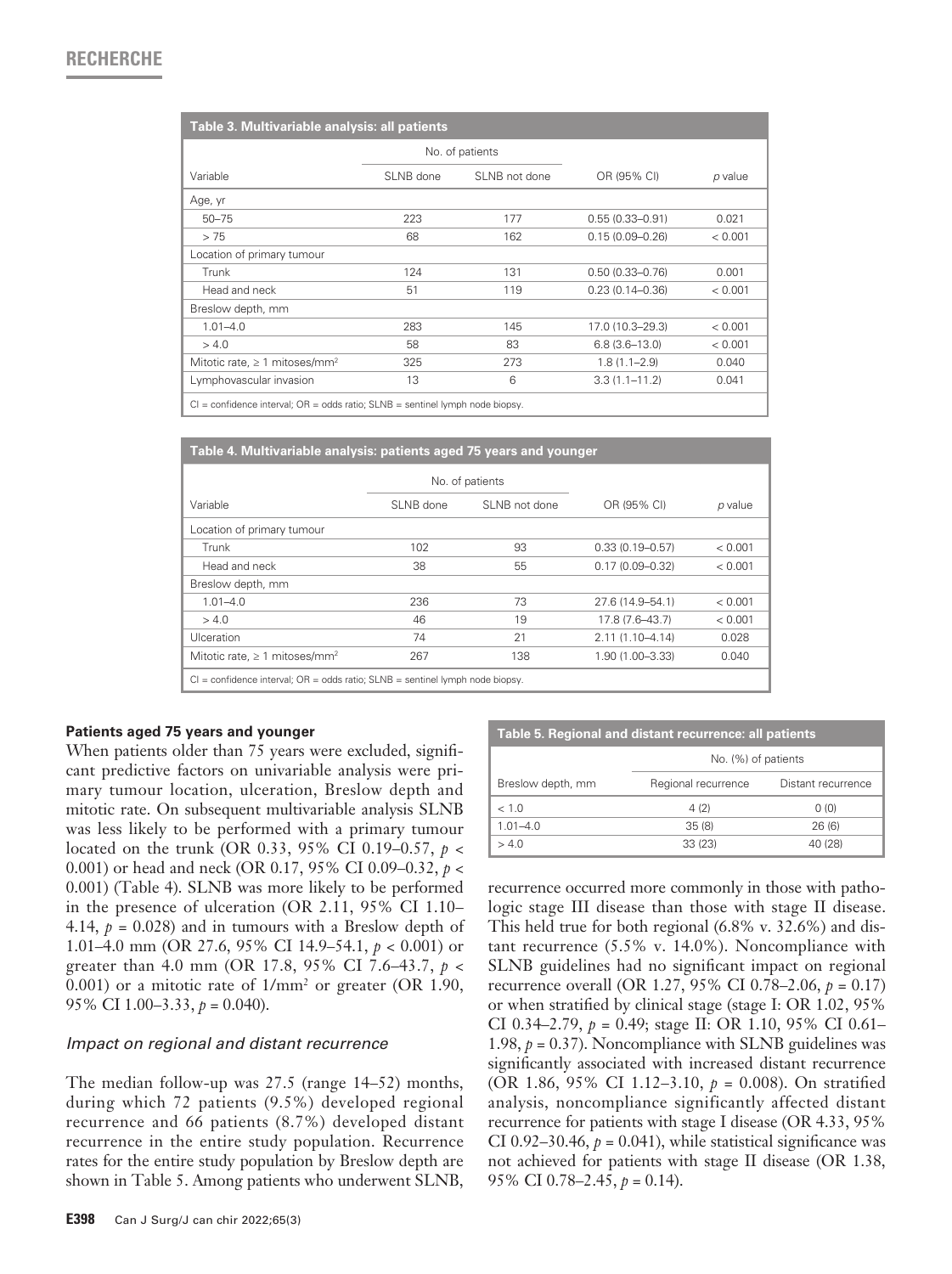# **RESEARCH**



**Fig. 2.** Kaplan–Meier analysis for all patients based on noncompliance with SLNB guidelines. Analyses were performed for patients with melanoma at both stages I and II (A), stage I only (B) and stage II only (C). SLNB = sentinel lymph node biopsy.

### *Impact on survival*

#### **All patients**

At last follow-up, 106 of 759 patients (14.0%) had died. Median survival was not reached at the time of

analysis. Noncompliance with SLNB guidelines was associated with a significantly increased hazard for mortality (hazard ratio [HR] 3.742, 95% CI 2.471–5.666,  $p < 0.001$ ) (Figure 2). This risk persisted when clinical stage I (HR 2.347, 95% CI 0.944–5.835, *p* = 0.033) and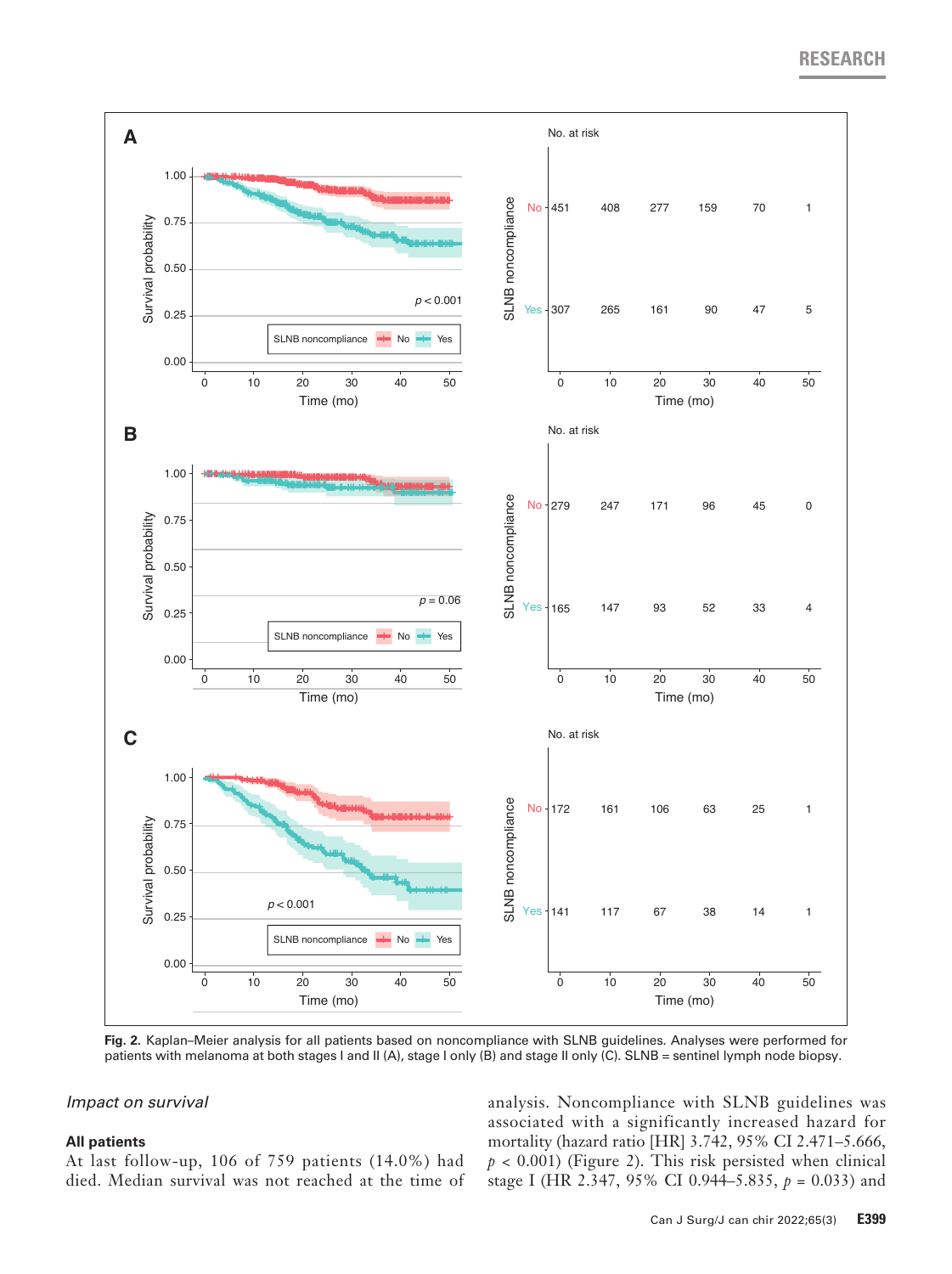

**Fig. 3.** Kaplan–Meier analysis for patients aged 75 years and younger based on noncompliance with SLNB guidelines. Analyses were performed for patients with melanoma at both stages I and II (A), stage I only (B) and stage II only (C). SLNB = sentinel lymph node biopsy.

stage II (HR 3.818, 95% CI 2.381–6.120, *p* < 0.001) were separately analyzed.

#### **Patients aged 75 years and younger**

Excluding patients older than 75 years of age, at the time of last follow-up, 33 of 529 (6.2%) patients had died. Of those who died, 39.4% (13/33) did not undergo SLNB. Median survival was not reached at the time of analysis. Noncompliance with SLNB guidelines had no significant impact on survival in this group overall (HR 1.396, 95% CI 0.683-2.856,  $p = 0.18$ ) nor when stratified by clinical stage (stage I HR 1.976, 95% CI 0.278–14.030,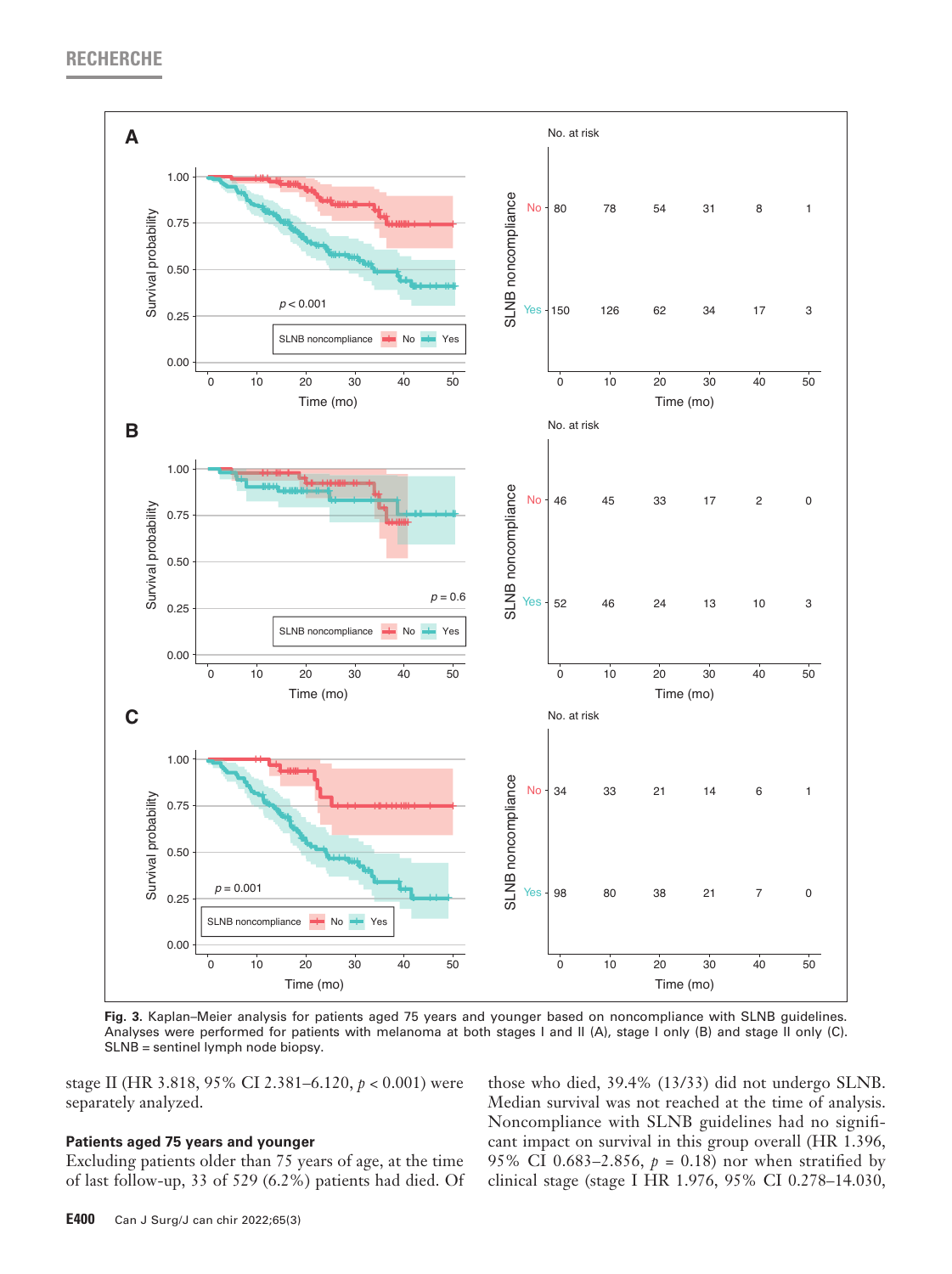*p* = 0.25; stage II HR 1.611, 95% CI 0.724–3.588, *p* = 0.122) (Figure 3).

#### **Discussion**

Nearly half of patients in this study did not undergo SLNB when it would be indicated on the basis of published international guidelines. This is concerning given the firmly established role of SLNB in the management of melanoma, including its implications for therapeutic decisions and the prognostic information it provides.<sup>9,10,25</sup> Our findings are in keeping with those of previous studies that have shown that SLNB is underutilized.<sup>25,26</sup>

Our results demonstrate that certain groups are at especially high risk for noncompliance with SLNB recommendations and we identified both clinical and pathologic factors that predict the likelihood of undergoing SLNB. Patients with tumours on the head and neck were significantly less likely to undergo SLNB and only 33% of eligible patients with tumours in this region underwent SLNB. This is in keeping with the findings of previous studies and may suggest that a lack of familiarity with operating in the head and neck region may contribute to poor rates of SLNB.25,26,29 Patients with high-risk pathologic factors, including a mitotic rate of 1/mm2 or greater and an increased Breslow depth, were more likely to undergo SLNB. Previous studies have also found that adverse pathologic features affect the likelihood of undergoing SLNB.<sup>27,29</sup> The increased likelihood of undergoing SLNB with Breslow depth greater than 1.0 mm may reflect the fact that performing SLNB in patients with clinical stage IB (T1b) melanoma is not clearly standard of care. The NCCN guidelines recommend that SLNB be considered for T1b melanoma, whereas SLNB is recommended for T2 melanoma.6 The rate of SLNB improved to 75% when patients with T1b melanoma were excluded. However, this still indicates that one-quarter of patients with higher-risk melanoma are being inadequately staged. Furthermore, only 35% of patients with clinical stage IIC underwent SLNB. This is particularly concerning given this is a high-risk group of patients with an estimated 30%–50% risk of nodal metastases.30 Given the important prognostic information and the implications for adjuvant systemic therapy for melanoma of clinical stage IB or greater, the underutilization of SLNB is problematic.<sup>9,10,23,31</sup>

Older patients have consistently been shown to be less likely to undergo SLNB.25–27,29,32 Our results further add to this evidence, with patients older than 75 years having an OR of 0.15 for undergoing SLNB. This may reflect a tendency toward less invasive procedures with advancing age and increased patient comorbidities, which was not captured in our study. Interestingly, 90% of this population still underwent a definitive WLE. While we recognize that SLNB is more invasive than a simple WLE, the decision to omit SLNB in this group to avoid the potential associated

surgical complications must be balanced against the risk of nodal metastases, particularly if patients would be candidates for adjuvant systemic therapy. Finally, the rate of SLNB for patients aged 75 years and younger remains low (66.1%) and similar predictive factors for undergoing SLNB were identified on a subset analysis excluding patients older than 75 years. This suggests that advanced age alone does not explain lack of compliance with SLNB recommendations.

While this study did not demonstrate a difference in regional recurrence–based compliance with SLNB recommendations, there was a significantly higher risk of distant recurrence with noncompliance with SLNB recommendations. This highlights the importance SLNB plays in the early detection of clinically occult regional disease and the implications this may have for the prevention or early treatment of distant metastatic disease. The lack of impact of noncompliance on regional recurrence may be partially due to a relatively short duration of follow-up and the fact that regional recurrence can be difficult to capture. Noncompliance with SLNB recommendations appeared to increase the risk for mortality for the overall population, but this impact was not maintained when patients older than age 75 were excluded. This may suggest that noncompliance with SLNB has a greater impact on older patients, but it more likely reflects underlying comorbidities in this age group. The lack of impact on survival of younger patients may be partially explained by the fact that adjuvant immunotherapy and targeted therapy were not routinely being used in BC during the study period. The lack of survival benefit among patients aged 75 years and younger is in keeping with MSLT-1, which failed to show an impact of SLNB on OS.<sup>10</sup> Even without a survival benefit, the importance of accurate nodal staging is highlighted by the substantially higher rates of both regional and distant recurrence among those with a positive SLNB.

The shift away from routine CLND in the setting of a positive SLNB coupled with a lack of survival benefit overall may cause some to argue that SLNB is not essential.<sup>10,13</sup> However, the evolving role of systemic therapy provides renewed relevance to SLNB, and current guidelines emphasize the importance of SLNB in identifying patients who may benefit from adjuvant systemic therapy or enrolment in clinical trials.6,9,14,23 There are now several studies that provide strong evidence for improved outcomes with adjuvant systemic therapy for stage III melanoma. For example, at a median follow-up of 5.3 years the use of adjuvant ipilimumab compared with placebo in stage III melanoma resulted in improved RFS (40.8% v. 30.3%), DFMS (48.3% v. 38.9%) and OS (65.4% v. 54.4%).<sup>16</sup> Patients treated with adjuvant pembrolizumab had improved RFS compared with those who received placebo at 12 months (75% v. 61%) and 18 months (71% v. 53%).17 Patients with BRAFV600 mutated resected stage III melanoma who were treated with adjuvant dabrafenib and trametinib had improved RFS compared with those who received placebo at 3 years (59% v. 40%) and 4 years (54% v. 38%). The BRIM8 trial showed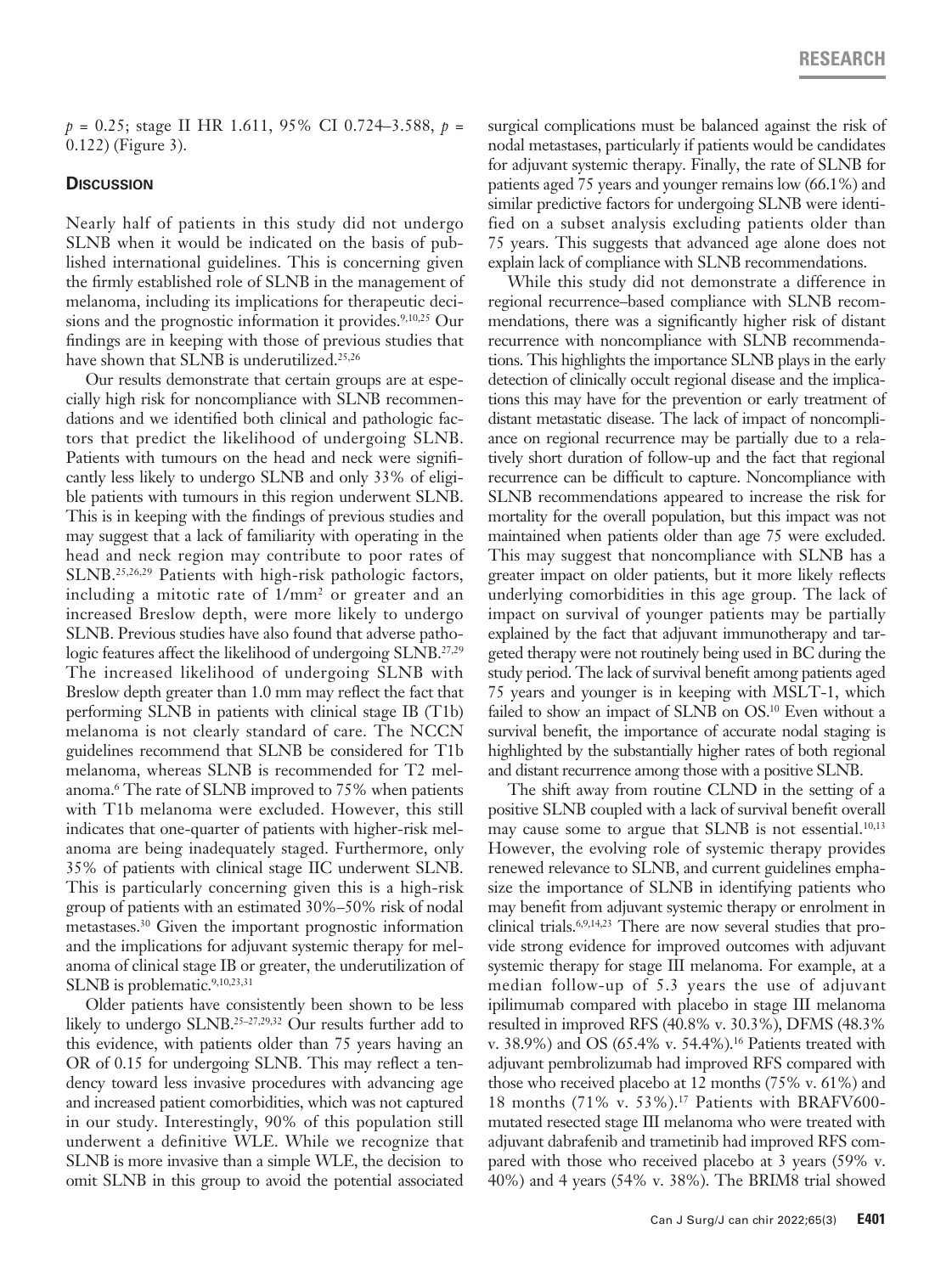that the use of adjuvant vemurafenib in select patients with resected stage IIC and III melanoma resulted in improved DFS in comparison with placebo.<sup>33</sup> These studies provide a strong rationale for performing SLNB, as patients must be accurately staged to benefit from systemic therapy. As the treatment of melanoma continues to evolve, accurate staging is also imperative to identify opportunities for enrolment in clinical trials.9,14

## *Limitations*

This study is limited by its retrospective nature and the possibility of patient exclusion or missing data. Information on patient comorbidities was not collected, which influences the clinical decision for SLNB. However, this is balanced by a large sample size and a comprehensive review of patients.

## **Conclusion**

SLNB is being underutilized in BC. These results are highly relevant given the rapidly expanding role of adjuvant systemic therapy for high-risk patients in addition to the increased proportion of patients who should be considered for SLNB on the basis of the eighth edition of the *AJCC Cancer Staging Manual* and current guidelines. Efforts should be made to increase the use of SLNB in appropriate patients through physician and patient education and awareness.

**Affiliations:** From the University of British Columbia, Vancouver, BC (Ollek, Minkova, Taqi, Chen, Martinka); and the British Columbia Cancer Agency, Vancouver, BC (Davis, Hamilton, Stuart).

#### **Competing interests:** None declared.

**Contributors:** S. Ollek, K. Taqi, L. Chen, N. Davis, T. Hamilton and H. Stuart conceived the study. S. Ollek, S. Minkova and M. Martinka acquired the data, which S. Ollek, S. Minkova, L. Chen, T. Hamilton and H. Stuart analyzed. S. Ollek, K. Taqi, L. Chen, T. Hamilton and H. Stuart wrote the article, which S. Minkova, L. Chen, M. Martinka, N. Davis, T. Hamilton and H. Stuart critically revised. All authors agreed to be accountable for all aspects of the work.

**Content licence:** This is an Open Access article distributed in accordance with the terms of the Creative Commons Attribution (CC BY-NC-ND 4.0) licence, which permits use, distribution and reproduction in any medium, provided that the original publication is properly cited, the use is noncommercial (i.e., research or educational use), and no modifications or adaptations are made. See: https://creativecommons. org/licenses/by-nc-nd/4.0/

#### **References**

- 1. Joshua AM. Melanoma prevention: Are we doing enough? A Canadian perspective. *Curr Oncol* 2012;19:e462-7.
- 2. Canadian Cancer Society. Melanoma: deadliest type of skin cancer is on the rise [news release]. Ottawa: Canadian Cancer Society; 28 May 2014. Available: www.cancer.ca/en/about-us/for-media/ media-releases/national/2014/2014-canadian-cancer-statistics/ ?region=on (accessed 2019 Nov. 9).
- 3. Eggermont AMM, Spatz A, Robert C. Cutaneous melanoma. *Lancet* 2014;383:816-27.
- 4. Gardner LJ, Strunck JL, Wu YP, et al. Current controversies in early-stage melanoma: questions on incidence, screening, and histologic regression. *J Am Acad Dermatol* 2019;80:1-12.
- 5. Garbe C, Leiter U. NCCN. *Clin Dermatol* 2009;27:3-9.
- 6. Coit DG, Thompson JA, Albertini MR, et al. *NCCN clinical practice guidelines in oncology. Cutaneous melanoma*. National Comprehensive Cancer Network; 2019. Available: www.nccn.org/professionals/ physician\_gls/PDF/melanoma.pdf (accessed 2019 Nov. 9).
- 7. Johnson TM, Sondak VK, Bichakjian CK, et al. The role of sentinel lymph node biopsy for melanoma: evidence assessment. *J Am Acad Dermatol* 2006;54:19-27.
- 8. Gershenwald BJE, Thompson W, Mansfield PF, et al. Multiinstitutional melanoma lymphatic mapping experience: the prognostic value of sentinel lymph node status in 612 stage I or II melanoma patients. *J Clin Oncol* 1999;17:976-83.
- 9. Swetter SM, Tsao H, Bichakjian CK, et al. Guidelines of care for the management of primary cutaneous melanoma. *J Am Acad Dermatol* 2019;80:208-50.
- 10. Morton DL, Thompson JF, Cochran AJ, et al. Final trial report of sentinel-node biopsy versus nodal observation in melanoma. *N Engl J Med* 2014;370:599-609.
- 11. Sondak VK, Zager JS. MSLT-1 putting sentinel lymph node biopsy into context. *Nat Rev Clin Oncol* 2014;11:246-8.
- 12. Leiter U, Stadler R, Mauch C, et al. Complete lymph node dissection versus no dissection in patients with sentinel lymph node biopsy positive melanoma (DeCOG-SLT): a multicentre, randomised, phase 3 trial. *Lancet Oncol* 2016;17:757-67.
- 13. Faries MB, Thompson JF, Cochran AJ, et al. Completion dissection or observation for sentinel-node metastasis in melanoma. *N Engl J Med* 2017;376:2211-22.
- 14. Wright FC, Souter LH, Kellett S, et al. Primary excision margins, sentinel lymph node biopsy, and completion lymph node dissection in cutaneous melanoma: a clinical practice guideline. *Curr Oncol* 2019;26:541-50.
- 15. Balch CM, Gershenwald JE. Clinical value of the sentinel-node biopsy in primary cutaneous melanoma. *N Engl J Med* 2014;370:663-4.
- 16. Eggermont AMM, Chiarion-Sileni V, Grob JJ, et al. Prolonged survival in stage III melanoma with ipilimumab adjuvant therapy. *N Engl J Med* 2016;375:1845-55.
- 17. Eggermont AMM, Blank CU, Mandala M, et al. Adjuvant pembrolizumab versus placebo in resected stage III melanoma. *N Engl J Med* 2018;378:1789-801.
- 18. Long GV, Hauschild A, Santinami M, et al. Adjuvant dabrafenib plus trametinib in stage III BRAF-mutated melanoma. *N Engl J Med* 2017;377:1813-23.
- 19. Weber J, Mandala M, Del Vecchio M, et al. Adjuvant nivolumab versus ipilimumab in resected stage III or IV melanoma. *N Engl J Med* 2017;377:1824-35.
- 20. Eggermont AM, Chiarion-Sileni V, Grob JJ, et al. Adjuvant ipilimumab versus placebo after complete resection of high-risk stage III melanoma (EORTC 18071): a randomised, double-blind, phase 3 trial. *Lancet Oncol* 2015;16:522-30.
- 21. Hauschild A, Dummer R, Schadendorf D, et al. Longer follow-up confirms relapse-free survival benefit with adjuvant dabrafenib plus trametinib in patients with resected BRAF V600–mutant stage III melanoma. *J Clin Oncol* 2018;36:3441-9.
- 22. Petrella T, Baetz T, Fletcher G, et al; members of the Melanoma Disease Site Group. *A quality initiative of the Program in Evidence-*